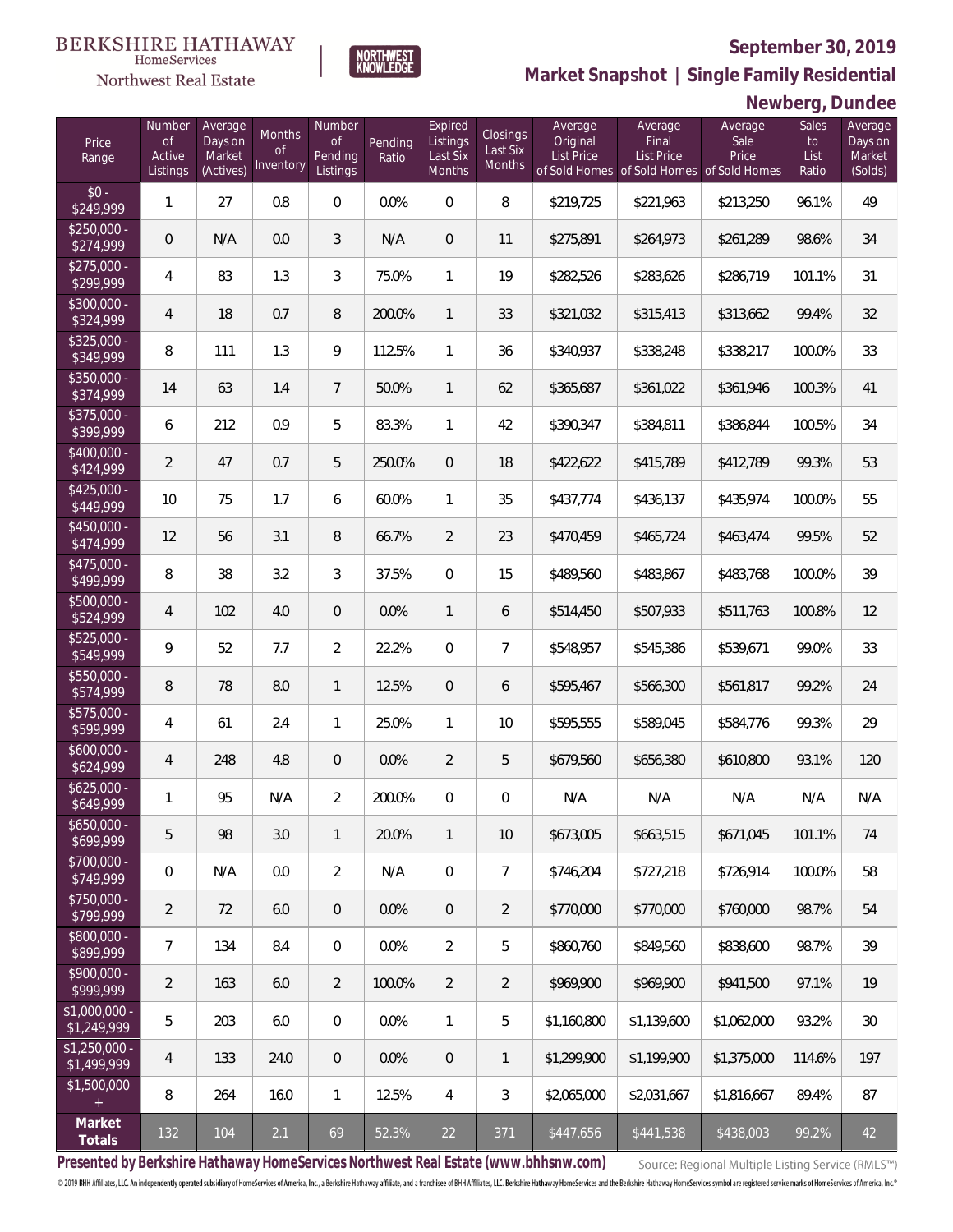## **September 30, 2019**



**NORTHWEST**<br>KNOWLEDGE

Northwest Real Estate

**Market Snapshot | Single Family Residential**

**McMinnville**

| Price<br>Range            | Number<br>of<br>Active<br>Listings | Average<br>Days on<br>Market<br>(Actives) | <b>Months</b><br>0f<br>Inventory | Number<br><b>of</b><br>Pending<br>Listings | Pending<br>Ratio | Expired<br>Listings<br>Last Six<br>Months | Closings<br>Last Six<br><b>Months</b> | Average<br>Original<br>List Price | Average<br>Final<br>List Price<br>of Sold Homes of Sold Homes of Sold Homes | Average<br>Sale<br>Price | Sales<br>to<br>List<br>Ratio | Average<br>Days on<br>Market<br>(Solds) |
|---------------------------|------------------------------------|-------------------------------------------|----------------------------------|--------------------------------------------|------------------|-------------------------------------------|---------------------------------------|-----------------------------------|-----------------------------------------------------------------------------|--------------------------|------------------------------|-----------------------------------------|
| $$0 -$<br>\$224,999       | $\overline{a}$                     | 34                                        | 1.5                              | $\mathbf{1}$                               | 50.0%            | 1                                         | 8                                     | \$220,525                         | \$216,569                                                                   | \$192,652                | 89.0%                        | 43                                      |
| $$225,000 -$<br>\$249,999 | 1                                  | 205                                       | 0.6                              | 3                                          | 300.0%           | $\overline{0}$                            | 10                                    | \$254,350                         | \$239,940                                                                   | \$238,375                | 99.3%                        | 81                                      |
| $$250,000 -$<br>\$274,999 | $\overline{2}$                     | 80                                        | 0.6                              | 5                                          | 250.0%           | $\Omega$                                  | 21                                    | \$270,000                         | \$267,147                                                                   | \$264,195                | 98.9%                        | 25                                      |
| $$275,000 -$<br>\$299,999 | 5                                  | 29                                        | 0.9                              | 11                                         | 220.0%           | $\overline{2}$                            | 32                                    | \$293,388                         | \$288,169                                                                   | \$287,136                | 99.6%                        | 25                                      |
| $$300,000 -$<br>\$324,999 | 9                                  | 109                                       | 1.1                              | 10                                         | 111.1%           | $\overline{2}$                            | 50                                    | \$317,037                         | \$314,355                                                                   | \$313,730                | 99.8%                        | 38                                      |
| $$325,000 -$<br>\$349,999 | 14                                 | 52                                        | 2.0                              | 9                                          | 64.3%            | 3                                         | 41                                    | \$339,693                         | \$335,832                                                                   | \$336,193                | 100.1%                       | 25                                      |
| $$350,000 -$<br>\$374,999 | 8                                  | 44                                        | 1.7                              | 6                                          | 75.0%            | $\overline{0}$                            | 28                                    | \$363,827                         | \$361,198                                                                   | \$361,018                | 100.0%                       | 30                                      |
| $$375,000 -$<br>\$399,999 | 8                                  | 46                                        | 2.7                              | 9                                          | 112.5%           | $\overline{0}$                            | 18                                    | \$391,922                         | \$388,849                                                                   | \$386,153                | 99.3%                        | 25                                      |
| $$400,000 -$<br>\$424,999 | 4                                  | 49                                        | 1.8                              | $\overline{2}$                             | 50.0%            | 2                                         | 13                                    | \$412,654                         | \$409,962                                                                   | \$411,188                | 100.3%                       | 51                                      |
| $$425,000 -$<br>\$449,999 | 13                                 | 105                                       | 3.9                              | 3                                          | 23.1%            | 3                                         | 20                                    | \$438,230                         | \$437,980                                                                   | \$438,215                | 100.1%                       | 68                                      |
| $$450,000 -$<br>\$474,999 | $\overline{7}$                     | 140                                       | 2.2                              | 3                                          | 42.9%            | $\mathbf{1}$                              | 19                                    | \$469,379                         | \$463,695                                                                   | \$462,413                | 99.7%                        | 134                                     |
| $$475,000 -$<br>\$499,999 | 9                                  | 118                                       | 6.8                              | $\overline{2}$                             | 22.2%            | $\overline{1}$                            | 8                                     | \$496,175                         | \$495,550                                                                   | \$491,263                | 99.1%                        | 25                                      |
| $$500,000 -$<br>\$524,999 | 6                                  | 48                                        | 9.0                              | $\mathbf{1}$                               | 16.7%            | $\overline{0}$                            | $\overline{4}$                        | \$562,200                         | \$520,950                                                                   | \$509,500                | 97.8%                        | 87                                      |
| $$525,000 -$<br>\$549,999 | 5                                  | 80                                        | 30.0                             | $\overline{0}$                             | 0.0%             | $\mathbf{1}$                              | $\mathbf{1}$                          | \$544,900                         | \$544,900                                                                   | \$544,900                | 100.0%                       | $\mathfrak{Z}$                          |
| $$550,000 -$<br>\$574,999 | 7                                  | 135                                       | 10.5                             | $\overline{2}$                             | 28.6%            | $\overline{0}$                            | $\overline{4}$                        | \$595,950                         | \$578,475                                                                   | \$568,475                | 98.3%                        | 129                                     |
| $$575,000 -$<br>\$599,999 | 6                                  | 75                                        | 7.2                              | $\overline{2}$                             | 33.3%            | $\overline{0}$                            | 5                                     | \$606,980                         | \$591,960                                                                   | \$586,780                | 99.1%                        | 131                                     |
| $$600,000 -$<br>\$624,999 | 1                                  | 18                                        | 2.0                              | $\overline{0}$                             | 0.0%             | $\mathbf{1}$                              | 3                                     | \$624,967                         | \$624,967                                                                   | \$609,333                | 97.5%                        | 9                                       |
| $$625,000 -$<br>\$649,999 | 3                                  | 80                                        | 6.0                              | $\mathbf{1}$                               | 33.3%            | $\overline{0}$                            | 3                                     | \$674,667                         | \$674,967                                                                   | \$640,833                | 94.9%                        | 89                                      |
| $$650,000 -$<br>\$674,999 | 3                                  | 44                                        | 6.0                              | $\mathbf{1}$                               | 33.3%            | $\boldsymbol{0}$                          | $\mathfrak{Z}$                        | \$679,633                         | \$679,633                                                                   | \$666,333                | 98.0%                        | 26                                      |
| $$675,000 -$<br>\$699,999 | $\overline{4}$                     | 86                                        | 24.0                             | $\overline{0}$                             | 0.0%             | $\overline{0}$                            | $\mathbf{1}$                          | \$714,900                         | \$714,900                                                                   | \$695,000                | 97.2%                        | 44                                      |
| $$700,000 -$<br>\$749,999 | $\overline{0}$                     | N/A                                       | 0.0                              | $\mathbf{1}$                               | N/A              | $\boldsymbol{0}$                          | 1                                     | \$750,000                         | \$750,000                                                                   | \$720,000                | 96.0%                        | 363                                     |
| $$750,000 -$<br>\$799,999 | $\overline{2}$                     | 32                                        | 6.0                              | $\overline{0}$                             | 0.0%             | $\overline{0}$                            | $\overline{2}$                        | \$857,450                         | \$797,450                                                                   | \$767,500                | 96.2%                        | 57                                      |
| \$800,000 -<br>\$899,999  | 4                                  | 271                                       | 6.0                              | $\overline{2}$                             | 50.0%            | $\boldsymbol{0}$                          | 4                                     | \$853,450                         | \$853,450                                                                   | \$837,875                | 98.2%                        | 37                                      |
| $$900,000 -$<br>\$999,999 | 1                                  | $\overline{7}$                            | 6.0                              | $\overline{0}$                             | 0.0%             | $\overline{0}$                            | $\mathbf{1}$                          | \$1,099,900                       | \$1,099,900                                                                 | \$950,000                | 86.4%                        | 164                                     |
| \$1,000,000<br>$+$        | 8                                  | 230                                       | 9.6                              | $\mathbf 0$                                | 0.0%             | $\mathfrak{Z}$                            | 5                                     | \$1,548,400                       | \$1,318,400                                                                 | \$1,256,671              | 95.3%                        | 118                                     |
| Market<br>Totals          | 132                                | 94                                        | 2.6                              | 74                                         | 56.1%            | 20                                        | 305                                   | \$403,244                         | \$394,864                                                                   | \$390,465                | 98.9%                        | 48                                      |

**Presented by Berkshire Hathaway HomeServices Northwest Real Estate (www.bhhsnw.com)**

Source: Regional Multiple Listing Service (RMLS™)

© 2019 BHH Affiliates, LLC. An independently operated subsidiary of HomeServices of America, Inc., a Berkshire Hathaway affiliate, and a franchisee of BHH Affiliates, LLC. Berkshire Hathaway HomeServices and the Berkshire